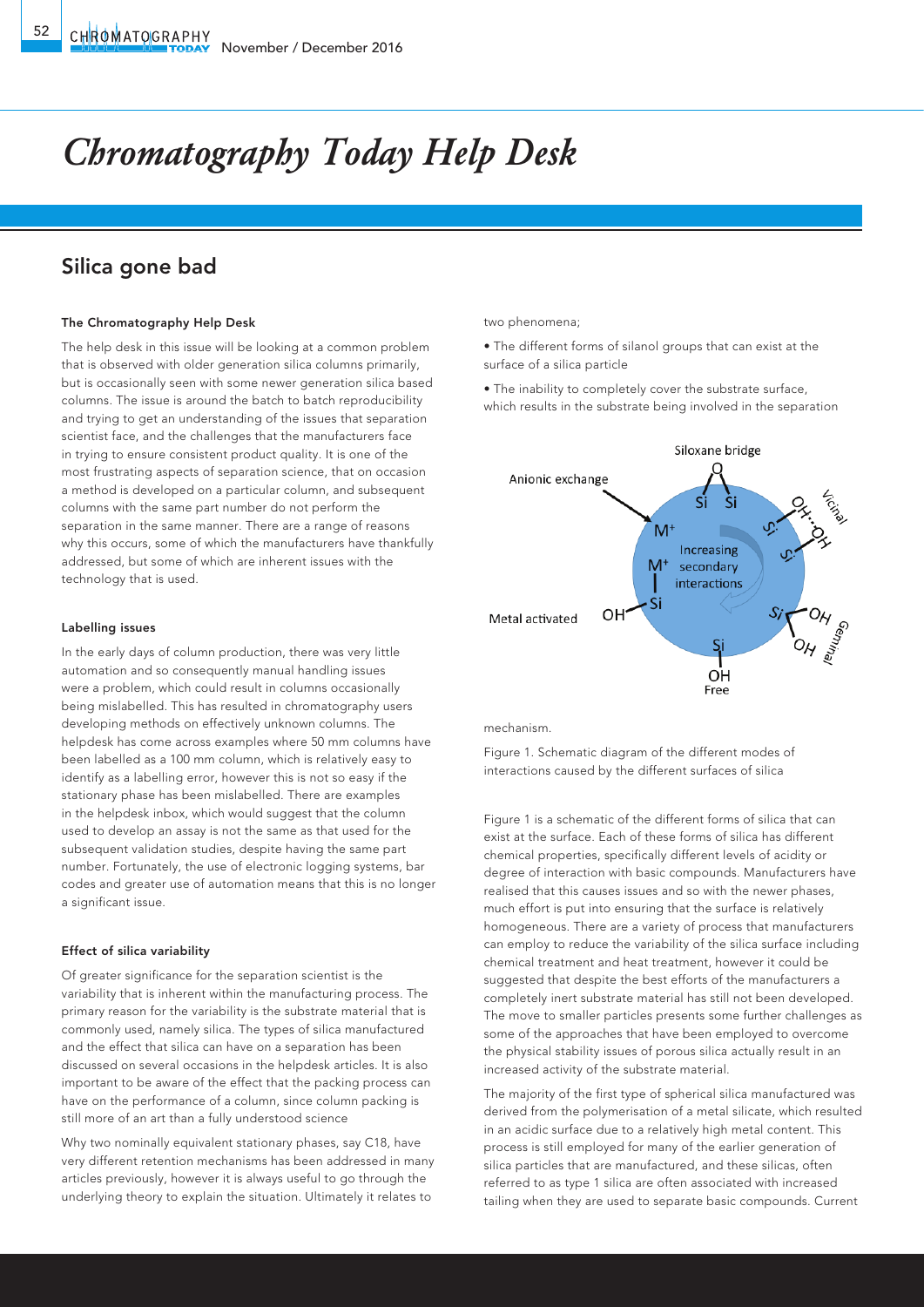silicas are significantly less acidic which results in less activity associated with bases, i.e. less tailing.

The amount of tailing will give an indication generated by a base interacting with the acidic silanols, of the degree of acidity associated with the phase.

For some separations the increase in acidity is a beneficial factor as it will increase the amount of separation, and clever separation scientists will be aware of this and use it to their advantage. As a consequence of this it is can be stated that there are no bad stationary phases, just an inappropriate stationary phase selection. Thus a stationary phase which has a high degree of acidity may be ideal for separating certain compounds, where a silica which has reduced acidity is not an appropriate choice.

#### Peak Tailing factor

The peak shape that the chromatographer observes can have a substantial effect on the overall separation, this is particular the case when looking at impurity or degradation studies, where it is common to have one large solute peak in the presence of several much smaller impurity peaks. For compounds giving a similar response with a specific detector, the amount of separation that is required is less than when there is a substantial difference in the response of the detector for two peaks. Thus a separation that has a good resolution with two equally sized peaks may well not be good enough were one peak is much larger than the other. The peak shape will have a significant effect here, with tailing peaks being the cause of much concern amongst separation scientist looking at impurity studies. Reducing the degree of tailing by limiting the secondary interactions is therefore very beneficial in this case.

#### Effect of column packing method variability

The packing of the column with the stationary phase is often seen as more of an art form than a true science, surprising after nearly 40 years of commercial column packing, with manufacturers having a range of 'secret' recipes that will give them optimum packing performance. In truth there is substantially more research required in this area, in particular looking at a range of effects including;

Hardware, viscosity, temperature, flow, column packing pressure, packing solvents, rheology, particle morphology, particle strength, sonication, centrifugation, frit configuration, particle size distribution to name but a few.

To obtain a highly efficient column it is essential that at least these parameters are considered, however within the field of chromatography this is often seen as not being as exciting as developing new stationary phases, smaller particles, or a range of different morphologies, as this edition of Chromatography Today exemplifies. However, without at least a basic understanding of these fundamental parameters, which will vary dependent on the nature of the substrate and also the stationary phase, even the most exciting new stationary phase morphology development may have limited success. There is a lack of research in this area, which the help desk finds of some concern, in particular given the nature of particle development, which will necessitate the development of optimum packing methodologies to

realise the incredibly high performance that the academics and then ultimately the end-user require. There are some notable exceptions to this and the interested reader is directed towards [1-11]. It should be noted though that the nature of the particle that is being packed will have a significant effect of the performance of the packing process, and this may be one of the biggest challenges that is facing separation scientists in ensuring optimal chromatographic performance as this is very reliant on a somewhat secretive manufacturing industry. The help desk would encourage manufacturers to work closely with academic groups in gaining a better understanding of the packing process, and not being reliant on the use of 'secret' packing recipes which will ultimately not perform with the development of novel stationary phases, due to the lack of fundamental knowledge.

Poor packing protocols can result in either peaks that front or tail resulting in poor column efficiency. Very poor protocols will result in fracture of the particles, which results in fines being produced and causes high column back pressures due to the blockage of outlet frits or interstitial spaces between the particles. Fines are very small particles will eventually move to the outlet frit and either result in blocking the frit, or potentially worse actually, if small enough, end up in the detector. Reversing the column and applying flow can remove these fines, however this is not an approach that the Help Desk would recommend. The help desk is aware of some columns that would only ever have an outlet frit (fortunately this is no longer the case), which caused a degree damage when the column was reversed to clear the exit frit, since the column was connected to an expensive mass spectrometer.

#### Stability of column packing material

It has already been mentioned that the packing material particle has a significant effect on the packing efficiency. One of the aspects that becomes more prevalent as smaller particles are employed in separation science is the compressibility of the particle. Porous particles will not necessarily behave as noncompressible particles under high pressure column packing and there may be a degree of elastic deformation that occurs, which on depressurisation of the column results in the creation of voids. This has been seen most significantly with organic polymers, however the compressibility of the particle can also be used advantageously under the right conditions.

### Conclusion

The development of novel particles and stationary phases for separation science is exciting; however, it is essential that there is a consideration of the substrate material and the appropriate packing technology is employed to ensure that the best performance column is obtained. Manufacturers have started to address the purity of the substrate with high purity silicas, but there is still a lack of knowledge with regard to the column packing process. There are a variety of parameters that can be varied, some of which have been highlighted in this article, however it is evident that development of novel stationary phases has to be in conjunction with the development of column packing. Chromatography should be about the separation of Gaussian peaks and invariably this is not the case and better understanding of how to control the substrate and the packing process will go a substantial way to improving the current situation.